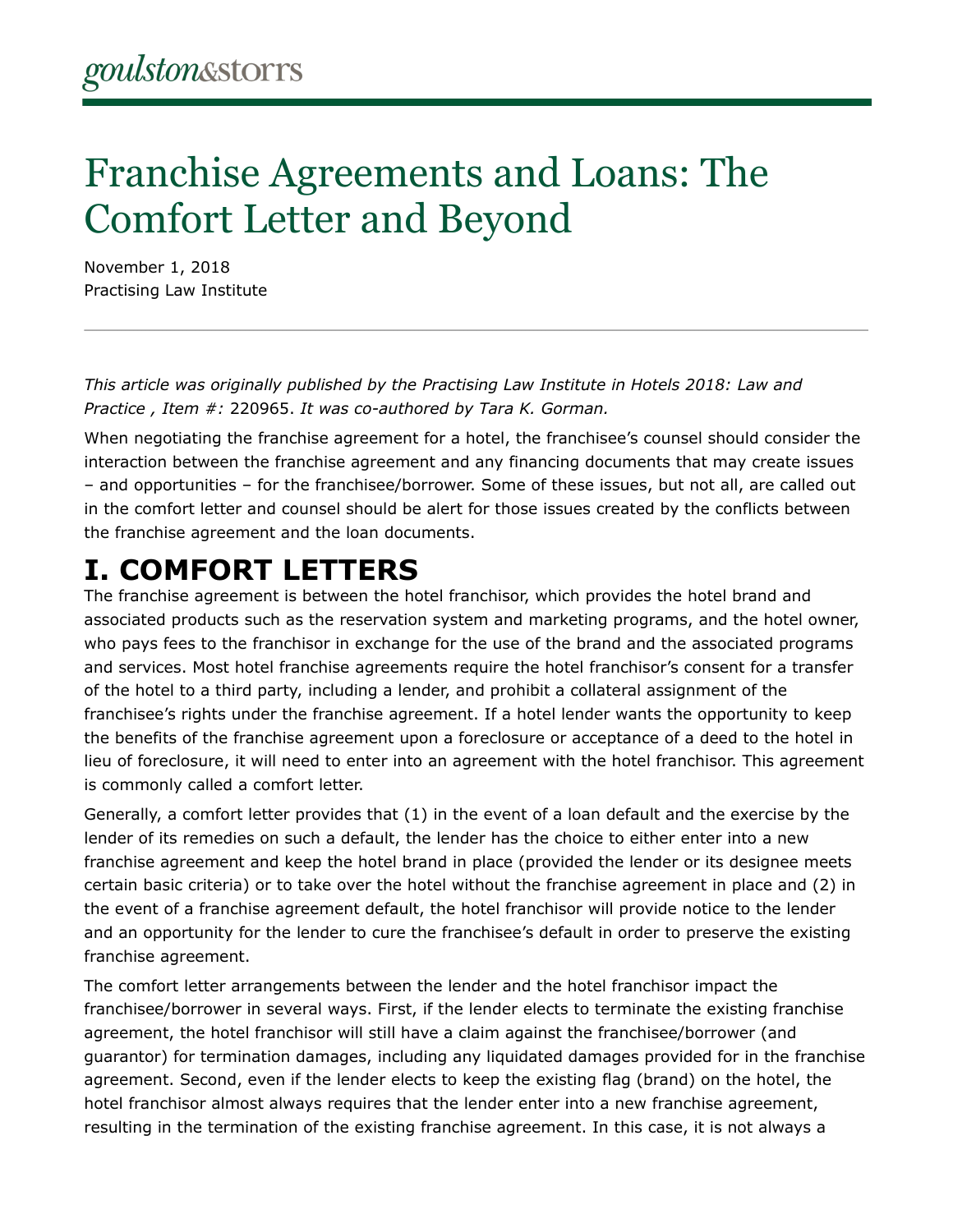clean, easy and inexpensive termination because the hotel franchisor may not have agreed to waive the termination damages against the franchisee/borrower in these circumstances. Third, if the lender elects to cure franchise agreement defaults by the franchisee, the franchisee/borrower will be responsible for the lender's cure costs, which are not within the franchisee/borrower's control. Fourth, comfort letters may require that the franchisee/borrower provide copies of any loan default notices to the hotel franchisor. When dealing with a loan default, franchisee's counsel should be mindful to review the comfort letter to ensure that franchisee is not inadvertently creating a default under the franchise agreement.

Practice Note: The franchise agreement, loan documents and comfort letter should be reviewed together to ensure that, if the franchise agreement is terminated in connection with a loan default, either the lender is responsible for the de-identification obligations or the exiting franchisee/borrower retains sufficient rights to access the property to complete the de-identification obligations.

#### **II. CONFLICTS BETWEEN THE FRANCHISE AGREEMENT AND LOAN DOCUMENTS**

Beyond the comfort letter, there are several common conflicts between the requirements of a franchise agreement and the requirements of the loan documents that can create significant issues for the franchisee/borrower.

*Casualty*: Under a franchise agreement, the franchisee/borrower will be required to rebuild the hotel after a casualty that results in loss or damage below a threshold. This obligation to rebuild is generally not conditioned on the availability of insurance proceeds, so that the franchisee/borrower must come out of pocket for the restoration costs if insurance proceeds are not available. For casualties above the threshold, the franchisee/borrower may terminate the franchise agreement; sometimes upon payment of a liquidated damages amount, sometimes with no liquidated damages but with a surviving provision that reinstates the franchise agreement if the franchisee/borrower or its affiliates plan to build a new hotel on the site within a certain number of years. However, most loan documents allow the lender to apply insurance proceeds to repayment of the loan in the event of a casualty that results in loss or damage above a certain threshold. If the thresholds in the franchise agreement and the loan documents do not match up (and they seldom do), a franchisee/borrower may be left with the obligation to rebuild the hotel and without insurance proceeds to do so. As hotel franchisors and lenders often take the position that these thresholds are non-negotiable, the franchisee's counsel should identify this issue at the beginning of the deal negotiations and work to resolve the issue as early as possible.

*Payment of Operating Expenses/Cash Traps*: Many hotel loans today provide for a "cash trap" during periods when the hotel is not meeting financial covenants such as debt-service-coverage ratios. During a cash trap, operating revenues from the hotel are collected in an account controlled by and pledged to the lender and then used to pay costs of the hotel in a set order. Hotel lenders often require that debt service and other current payments due to the lender be paid before operating expenses of the hotel. The reason for this approach is that lenders want loan payments to have priority over all other obligations of the borrower. However, when operating expenses are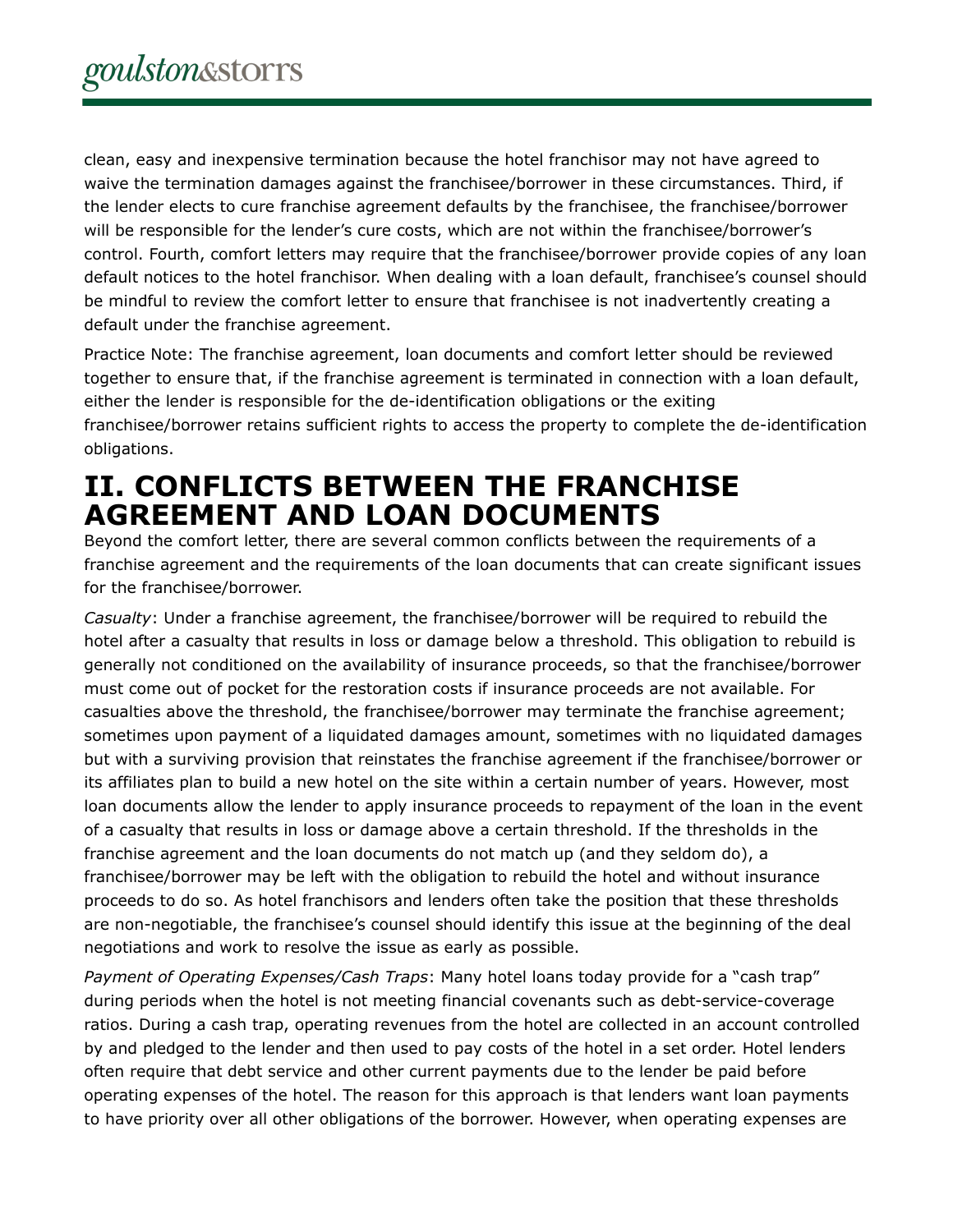paid after debt service, there may be insufficient revenues left to pay franchise fees and other amounts due to the hotel franchisor, such as group service charges. In that case the hotel may no longer be able to meet brand standards which could result in a franchise default and termination which then may trigger a loan default. As further discussed below, termination of the franchise agreement may also be a recourse event under the loan, with either the lender's losses or the entire loan amount then due from the loan guarantor.

*Replacement of Management Company*: Some franchise agreements allow the hotel franchisor to require that the franchisee/borrower replace the management company if the hotel franchisor determines that the management company no longer meets the franchisor's criteria or is responsible for franchise defaults at the hotel. However, most hotel loans require the lender's consent for a replacement of the management company. To avoid being pinned between a franchise default and a loan default (taking into account that the lender's consent to a replacement management company can be a months-long process if the loan has been securitized), a franchisee/borrower may prefer to negotiate pre-approved replacements with either the hotel franchisor or the lender or to ask the lender to waive consent for any replacement management company approved by the hotel franchisor.

Practice Note: The transfers permitted as of right under franchise agreements and the transfers permitted as of right under loan documents will likely not match up. Preparing a clear and comprehensive description of the transfers that need to be permitted as of right and those that will require lender and franchisor consent, which can then be added in to both the franchise agreement and the loan documents as exceptions to the standard restrictions, will prevent confusion and complicated negotiations down the road.

# **III. NON-RECOURSE CARVE-OUT GUARANTIES**

Recent trends in non-recourse carve-out guaranties for hotel loans can result in unexpected and adverse interactions with the franchise agreement.

Non-recourse carve-out guaranties have become a standard part of the lending landscape, guarantying payment of the lender's losses in the event of so-called "bad boy" acts by the borrower and guarantying payment of the entire loan in the event of a borrower bankruptcy and certain other events such as unpermitted transfers. Recently, termination of the franchise agreement has made its way onto the non-recourse carve-out list for commercial-mortgage-backed securities (CMBS) loans, as either a losses-only event or as a full-recourse event, creating serious issues for franchisee/borrowers. Consider the following scenarios:

1. A partial casualty results in a \$5,000,000 loss, below the termination threshold in the franchise agreement but above the threshold in the loan documents for application of the insurance proceeds to repayment of the loan. The lender applies the insurance proceeds to the \$50,000,000 loan and the franchisee/borrower does not have \$5,000,000 in reserve to repair the damage. The hotel franchisor terminates the franchise agreement for default and the non-recourse carve-out guaranty is triggered as a result of the lender's decision to apply the insurance proceeds to the loan. If a losses-only trigger, the lender may argue that the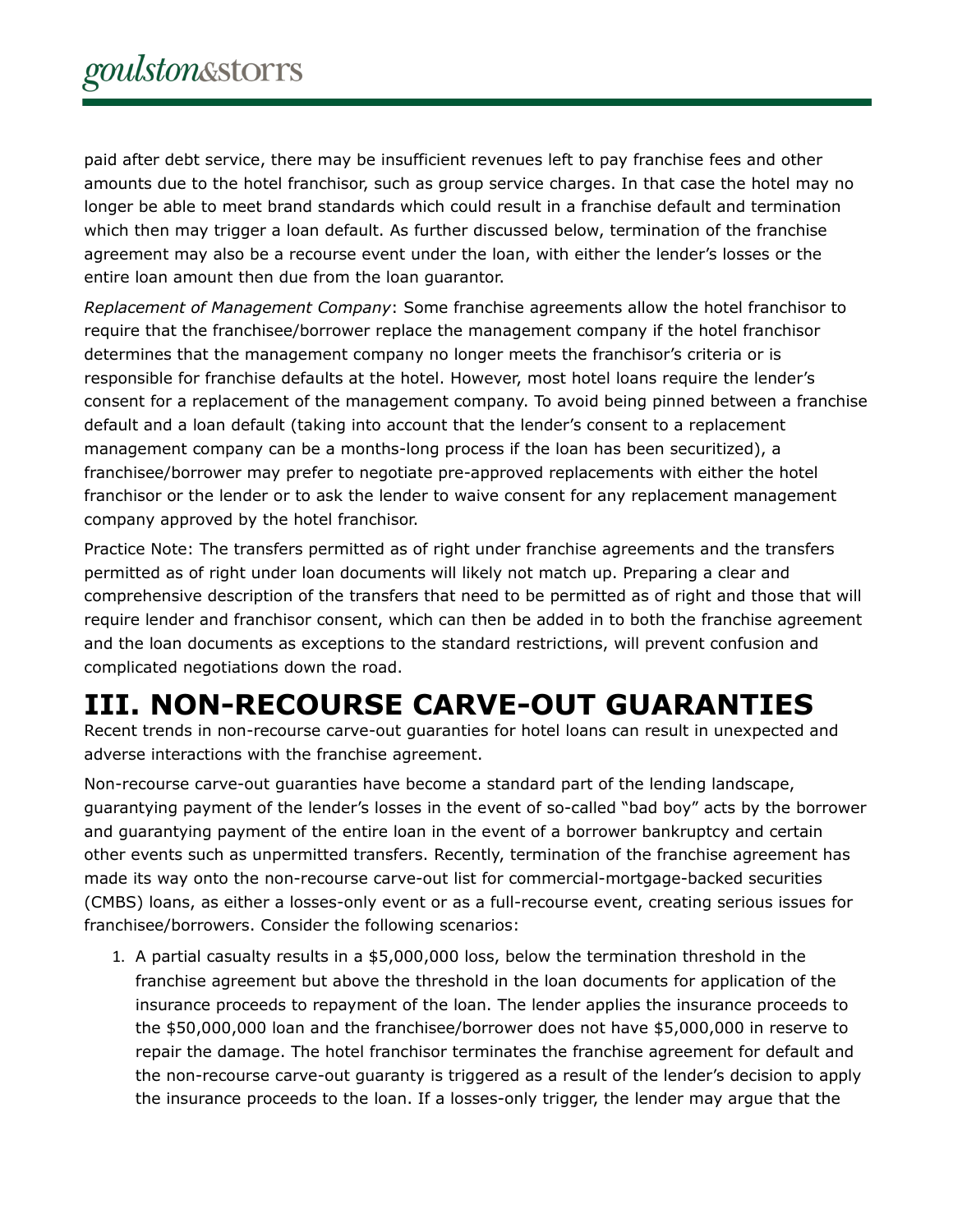loss of the franchise agreement had a negative effect on the hotel's revenues or value. If a full-recourse trigger, the loan guarantor would now be liable for the full amount of the loan.

- 2. The hotel is operating with a cash trap, with debt service and default interest paid before operating expenses, and the remaining cash flow is not sufficient to operate and maintain the hotel up to the hotel franchisor's brand standards. The hotel franchisor terminates the franchise agreement for default and the non-recourse carve-out guaranty is triggered as a result of the lender's requirement that debt service be paid before operating expenses.
- 3. Following a loan default, the lender forecloses on the hotel and exercises its right under the comfort letter to terminate the existing franchise agreement. The non-recourse carve-out guaranty is triggered by the termination, potentially allowing the lender to make a deficiency claim against the guarantor (if the franchise trigger was full-recourse). If the hotel's financial situation deteriorates without the flag, the lender may also claim its losses from the removal of the flag under the non-recourse carve-out guaranty (if the franchise trigger was lossesonly).

## **IV. FRANCHISE GUARANTIES**

Although the interaction of franchise agreements and non-recourse carve-out guaranties can be challenging, interactions between these agreements may provide new avenues for franchisee's counsel to explore when negotiating guaranty terms with the franchisor or the lender.

Some hotel franchisors require a guaranty of all of the franchisee's obligations under the franchise agreement, including (but not limited to) the obligation to pay liquidated damages on termination and the obligation to indemnify the hotel franchisor for losses arising out of the ownership and operation of the hotel. A franchise guaranty can be a powerful protection for a hotel franchisor in circumstances where the franchisee is in bankruptcy or is working out a distressed loan with its lender, providing incentive for the franchisee to keep the flag on the hotel. The criteria most frequently advanced by hotel franchisors in selecting a franchise guarantor are the financial strength of the proposed guarantor or having individual "warm-body" guarantors who are expected to be motivated by the guaranty to prevent the termination of the franchise agreement by the franchisee or the lender. $[1]$ 

Lenders' concern with substantive consolidation, where the borrower and its assets are pulled into an affiliate's bankruptcy and the lender's collateral is exposed to claims of creditors for another entity or person, may offer a fruitful avenue for consideration in negotiating a franchise guarantor. Hotel franchisors have not traditionally evaluated whether their preferred guarantors (and those guarantors' assets) are at risk for substantive consolidation with the franchisee/borrower in selecting the franchise guarantor, but a hotel owner's counsel might direct attention to this criteria as an alternative to financial strength or a "warm body" guarantor preference if it weighs in an argument for or against a particular guarantor.

The same entity or person often ends up providing both the franchise guaranty and the nonrecourse carve-out guaranty. However, a non-recourse carve-out guaranty where termination of the franchise agreement is a full-recourse event can lead to the guarantor being liable for both the entire loan amount and the franchise liquidated damages at the same time. Depending on the